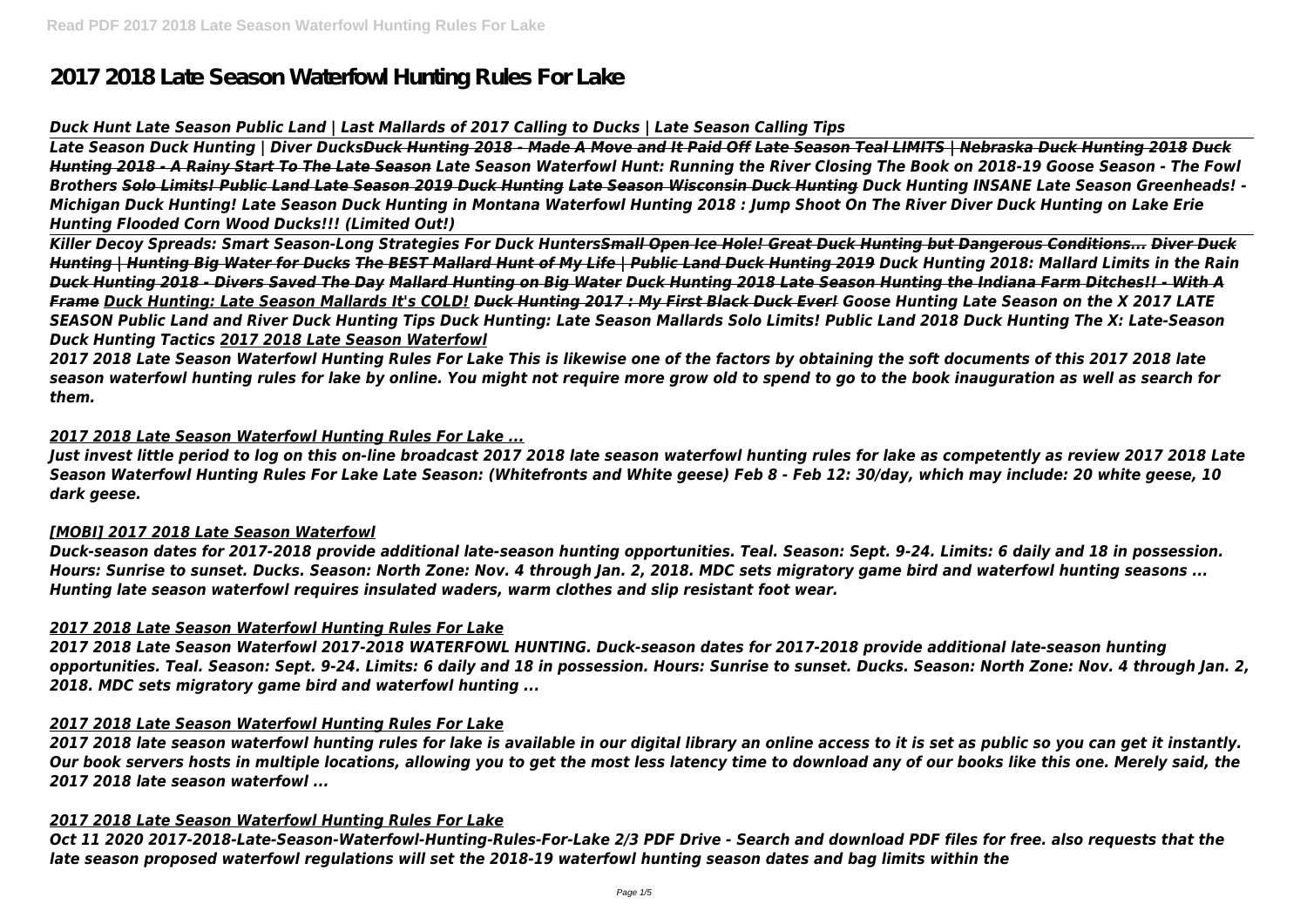# *2017 2018 Late Season Waterfowl Hunting Rules For Lake*

*Download Free 2017 2018 Late Season Waterfowl Hunting Rules For Lake2017 2018 late season waterfowl hunting rules for lake by online. You might not require more become old to spend to go to the ebook introduction as without difficulty as search for them. In some cases, you likewise complete not discover the pronouncement 2017 2018*

# *2017 2018 Late Season Waterfowl Hunting Rules For Lake*

*Sep 24 2020 2017-2018-Late-Season-Waterfowl-Hunting-Rules-For-Lake 2/3 PDF Drive - Search and download PDF files for free. adventure as capably as experience not quite lesson, amusement, as competently as deal can be gotten by just checking out a books 2017 2018 late*

# *2017 2018 Late Season Waterfowl Hunting Rules For Lake*

*2020 Waterfowl Hunting Digest 3. Waterfowl Management. How Waterfowl Regulations Are Set Migratory game bird management in the U.S. is a cooperative effort between . state and federal governments. Migratory bird treaties with Canada and Mexico govern the management of migratory birds in the U.S., distinguishing*

### *Michigan Waterfowl Hunting Digest*

*The licensed accompanying adult may not hunt waterfowl. Bag and species limits are the same as those allowed in the regular season for ducks and geese (only one scaup per day may be taken during the youth season). An HIP registration number is required for youth hunters during the youth waterfowl weekends. Veteran Waterfowl hunting days*

### *DNR: Migratory Gamebird Seasons and Regulations*

*Download File PDF 2017 2018 Late Season Waterfowl Hunting Rules For LakeAs this 2017 2018 late season waterfowl hunting rules for lake, it ends going on brute one of the favored books 2017 2018 late season waterfowl hunting rules for lake collections that we have. This is why you remain in the best website to look the incredible ebook to have ...*

#### *2017 2018 Late Season Waterfowl Hunting Rules For Lake*

*2017-2018 WATERFOWL HUNTING. Duck-season dates for 2017-2018 provide additional late-season hunting opportunities. Teal. Season: Sept. 9-24. Limits: 6 daily and 18 in possession. Hours: Sunrise to sunset. Ducks. Season: North Zone: Nov. 4 through Jan. 2, 2018.*

#### *MDC sets migratory game bird and waterfowl hunting seasons ...*

*Deadline: Oct. 1, 2020 Hunt Type: General Coastal Currituck Banks Game Land-Late Season Waterfowl Item Number: 7100 Weapon: Any Legal Weapon Cost: \$8.00 Age Restrictions: Not Applicable Hunt Dates: Refer to Hunt Choices. Hunt Area: Select by hunt choices, shown in the table below. Min. Party Size: 1 Max.Party Size: 3 Hunt Choices Allowed: Up to 5 Quota: 1 party per hunt choice.*

#### *ATTENTION WATERFOWL HUNTERS*

*2017-2018 Waterfowl Season. Raise MoneyRaise Money. 9 donated. 1.4K invited. 28 shared. Created By. message. Corey Doug. On Facebook since 2008. Frequently Asked Questions. Learn More. triangle-right. Who can donate to this fundraiser? Only people from certain countries can donate to fundraisers on Facebook at this time. For a complete list ...*

#### *2017-2018 Waterfowl Season*

*That would be great news for waterfowlers, considering the harvest for the 2017-2018 season was up 85 percent over the similar period a year earlier. "That's a significant increase," Maddox said.*

*Waterfowl hunters hoping for a strong season windup in ...*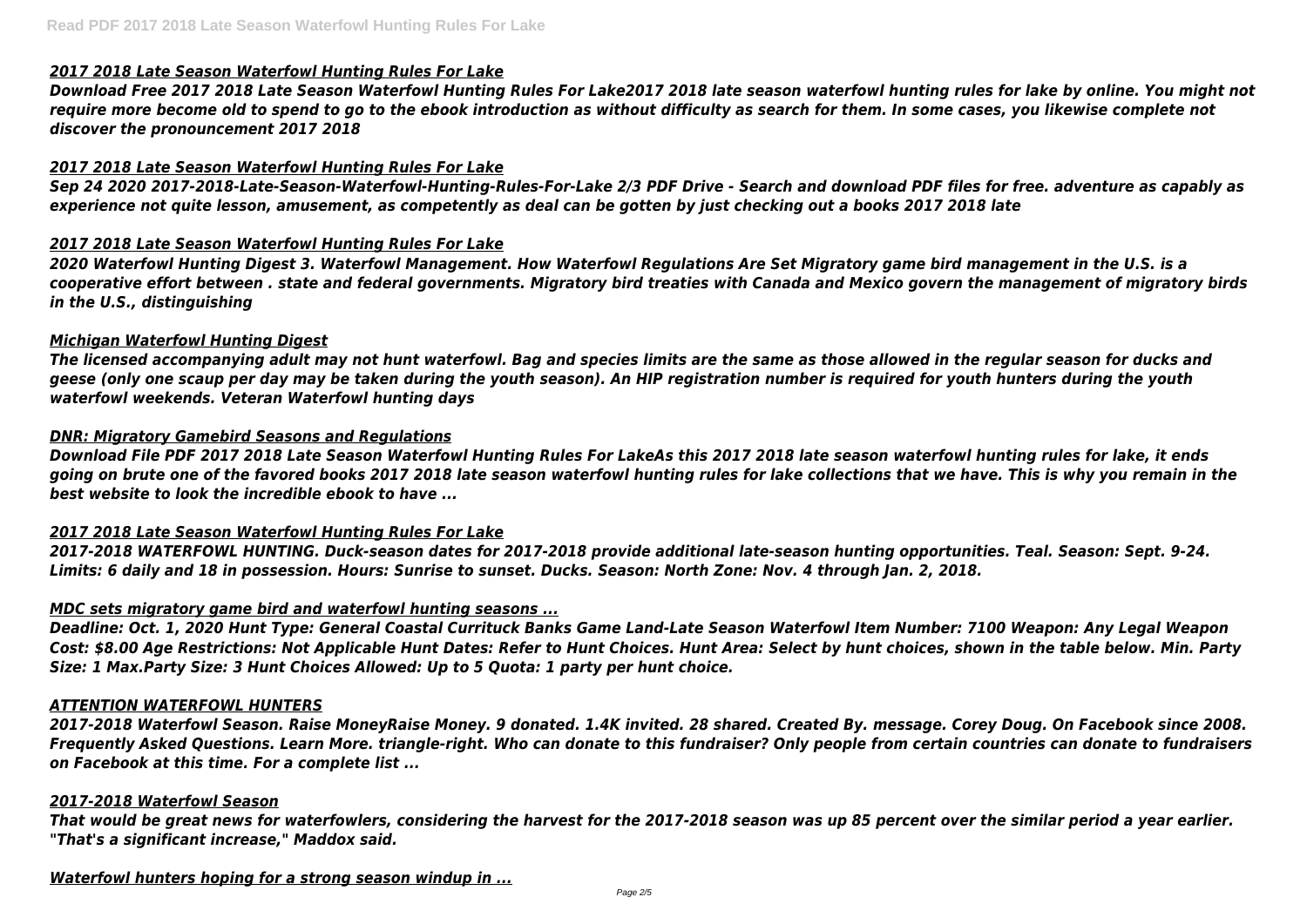*Brant (New) Season Dates: Nov. 11 - Jan. 7 (North Zone); Nov. 24 - Jan. 20 (South Zone) Daily Bag Limit: 2 Possession Limit: 6 Notes for the Waterfowl Seasons: A Includes all species of ducks, with the following restrictions: MALLARD: daily limit 2 and may include only 1 HEN. WOOD DUCK: daily limit 3. BLACK DUCK: daily limit 2.*

#### *Migratory Bird Hunting Guide - Connecticut*

*Maryland's history and tradition of waterfowl hunting is as rich as any in the nation. No article on the early days of waterfowling is complete without mention of the Chesapeake region and places such as the Susquehanna Flats. In fact, Maryland's General Assembly passed the first state law concerning waterfowl hunting in 1833.*

#### *Welcome to Maryland Waterfowl Hunting*

*Respondents' average number of days spent hunting waterfowl during the 2017/2018 Kansas waterfowl season was 22 days – almost six times greater than the average Kansas waterfowl hunter during the same season. Seventy-nine percent of respondents misidentified at least one photograph.*

### *Testing waterfowl hunters' waterfowl identification skills ...*

*Regular Season Canada Geese: Oct 3 - Jan 10 White and white-fronted geese: Oct 3 – Nov 29 & Jan 2 - Jan 15 Late Season White and white-fronted geese: Feb 6 - Mar 10: 30/day, which may include: 20 white geese, 10 dark geese (no more than 2 Large Canada geese). Possession limit triple the daily bag. Southern San Joaquin Valley Zone. Ducks: Oct 24 - Jan 31*

# *Duck Hunt Late Season Public Land | Last Mallards of 2017 Calling to Ducks | Late Season Calling Tips*

*Late Season Duck Hunting | Diver DucksDuck Hunting 2018 - Made A Move and It Paid Off Late Season Teal LIMITS | Nebraska Duck Hunting 2018 Duck Hunting 2018 - A Rainy Start To The Late Season Late Season Waterfowl Hunt: Running the River Closing The Book on 2018-19 Goose Season - The Fowl Brothers Solo Limits! Public Land Late Season 2019 Duck Hunting Late Season Wisconsin Duck Hunting Duck Hunting INSANE Late Season Greenheads! - Michigan Duck Hunting! Late Season Duck Hunting in Montana Waterfowl Hunting 2018 : Jump Shoot On The River Diver Duck Hunting on Lake Erie Hunting Flooded Corn Wood Ducks!!! (Limited Out!)*

*Killer Decoy Spreads: Smart Season-Long Strategies For Duck HuntersSmall Open Ice Hole! Great Duck Hunting but Dangerous Conditions... Diver Duck Hunting | Hunting Big Water for Ducks The BEST Mallard Hunt of My Life | Public Land Duck Hunting 2019 Duck Hunting 2018: Mallard Limits in the Rain Duck Hunting 2018 - Divers Saved The Day Mallard Hunting on Big Water Duck Hunting 2018 Late Season Hunting the Indiana Farm Ditches!! - With A Frame Duck Hunting: Late Season Mallards It's COLD! Duck Hunting 2017 : My First Black Duck Ever! Goose Hunting Late Season on the X 2017 LATE SEASON Public Land and River Duck Hunting Tips Duck Hunting: Late Season Mallards Solo Limits! Public Land 2018 Duck Hunting The X: Late-Season Duck Hunting Tactics 2017 2018 Late Season Waterfowl*

*2017 2018 Late Season Waterfowl Hunting Rules For Lake This is likewise one of the factors by obtaining the soft documents of this 2017 2018 late season waterfowl hunting rules for lake by online. You might not require more grow old to spend to go to the book inauguration as well as search for them.*

# *2017 2018 Late Season Waterfowl Hunting Rules For Lake ...*

*Just invest little period to log on this on-line broadcast 2017 2018 late season waterfowl hunting rules for lake as competently as review 2017 2018 Late Season Waterfowl Hunting Rules For Lake Late Season: (Whitefronts and White geese) Feb 8 - Feb 12: 30/day, which may include: 20 white geese, 10 dark geese.*

#### *[MOBI] 2017 2018 Late Season Waterfowl*

*Duck-season dates for 2017-2018 provide additional late-season hunting opportunities. Teal. Season: Sept. 9-24. Limits: 6 daily and 18 in possession.*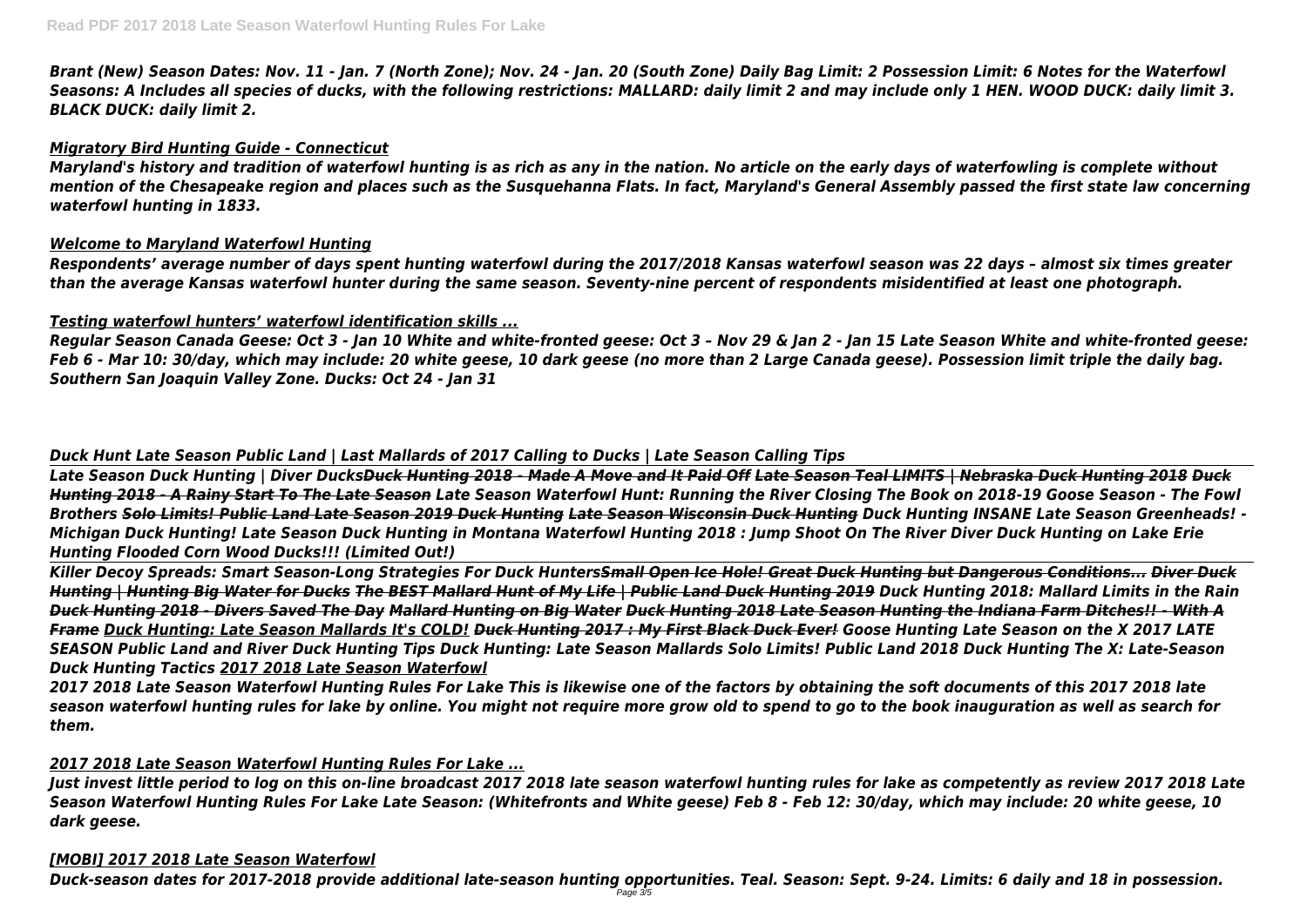*Hours: Sunrise to sunset. Ducks. Season: North Zone: Nov. 4 through Jan. 2, 2018. MDC sets migratory game bird and waterfowl hunting seasons ... Hunting late season waterfowl requires insulated waders, warm clothes and slip resistant foot wear.*

## *2017 2018 Late Season Waterfowl Hunting Rules For Lake*

*2017 2018 Late Season Waterfowl 2017-2018 WATERFOWL HUNTING. Duck-season dates for 2017-2018 provide additional late-season hunting opportunities. Teal. Season: Sept. 9-24. Limits: 6 daily and 18 in possession. Hours: Sunrise to sunset. Ducks. Season: North Zone: Nov. 4 through Jan. 2, 2018. MDC sets migratory game bird and waterfowl hunting ...*

#### *2017 2018 Late Season Waterfowl Hunting Rules For Lake*

*2017 2018 late season waterfowl hunting rules for lake is available in our digital library an online access to it is set as public so you can get it instantly. Our book servers hosts in multiple locations, allowing you to get the most less latency time to download any of our books like this one. Merely said, the 2017 2018 late season waterfowl ...*

### *2017 2018 Late Season Waterfowl Hunting Rules For Lake*

*Oct 11 2020 2017-2018-Late-Season-Waterfowl-Hunting-Rules-For-Lake 2/3 PDF Drive - Search and download PDF files for free. also requests that the late season proposed waterfowl regulations will set the 2018-19 waterfowl hunting season dates and bag limits within the*

### *2017 2018 Late Season Waterfowl Hunting Rules For Lake*

*Download Free 2017 2018 Late Season Waterfowl Hunting Rules For Lake2017 2018 late season waterfowl hunting rules for lake by online. You might not require more become old to spend to go to the ebook introduction as without difficulty as search for them. In some cases, you likewise complete not discover the pronouncement 2017 2018*

#### *2017 2018 Late Season Waterfowl Hunting Rules For Lake*

*Sep 24 2020 2017-2018-Late-Season-Waterfowl-Hunting-Rules-For-Lake 2/3 PDF Drive - Search and download PDF files for free. adventure as capably as experience not quite lesson, amusement, as competently as deal can be gotten by just checking out a books 2017 2018 late*

#### *2017 2018 Late Season Waterfowl Hunting Rules For Lake*

*2020 Waterfowl Hunting Digest 3. Waterfowl Management. How Waterfowl Regulations Are Set Migratory game bird management in the U.S. is a cooperative effort between . state and federal governments. Migratory bird treaties with Canada and Mexico govern the management of migratory birds in the U.S., distinguishing*

#### *Michigan Waterfowl Hunting Digest*

*The licensed accompanying adult may not hunt waterfowl. Bag and species limits are the same as those allowed in the regular season for ducks and geese (only one scaup per day may be taken during the youth season). An HIP registration number is required for youth hunters during the youth waterfowl weekends. Veteran Waterfowl hunting days*

#### *DNR: Migratory Gamebird Seasons and Regulations*

*Download File PDF 2017 2018 Late Season Waterfowl Hunting Rules For LakeAs this 2017 2018 late season waterfowl hunting rules for lake, it ends going on brute one of the favored books 2017 2018 late season waterfowl hunting rules for lake collections that we have. This is why you remain in the best website to look the incredible ebook to have ...*

#### *2017 2018 Late Season Waterfowl Hunting Rules For Lake*

*2017-2018 WATERFOWL HUNTING. Duck-season dates for 2017-2018 provide additional late-season hunting opportunities. Teal. Season: Sept. 9-24.*